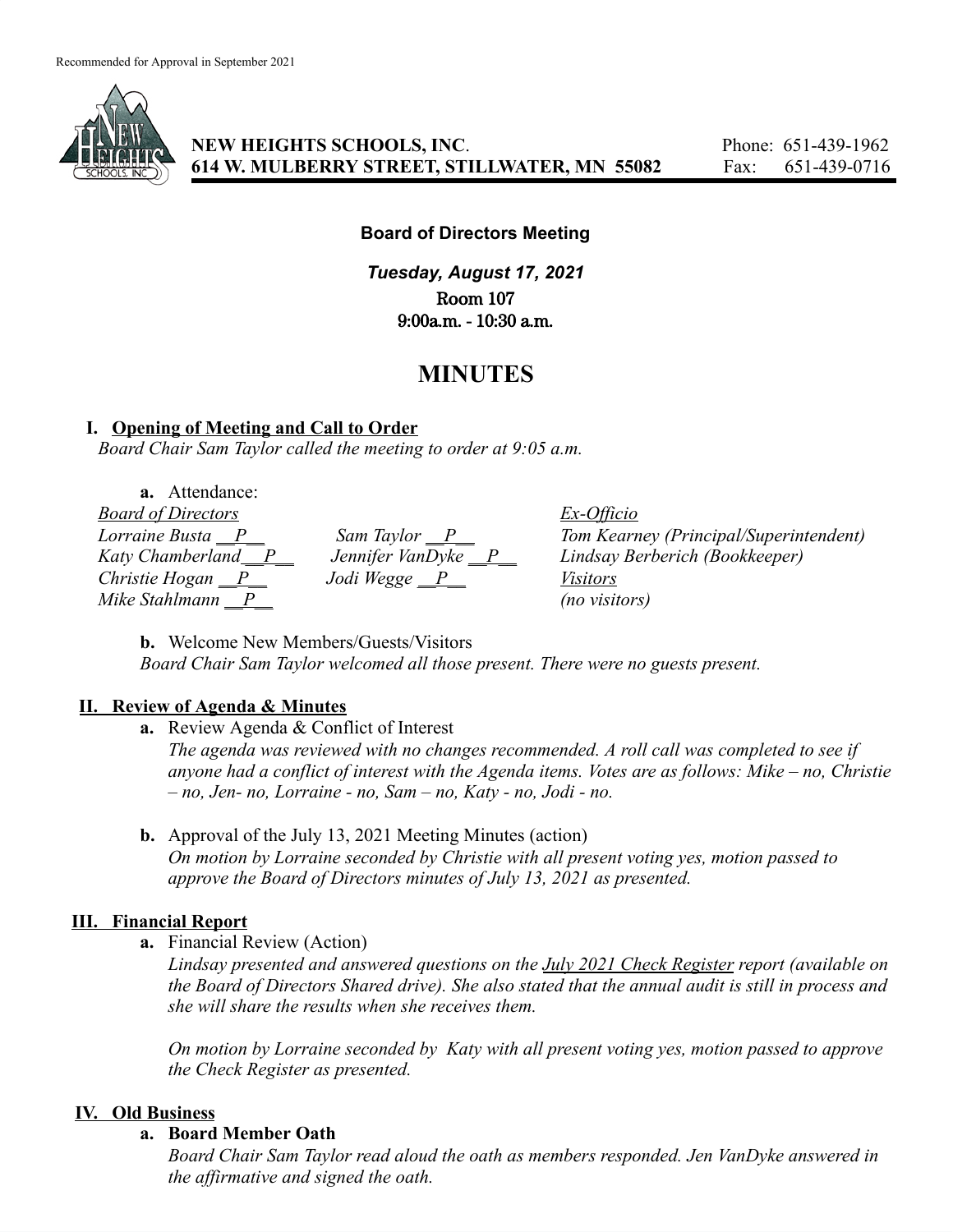# **b. Shared Drive Tutorial**

Katy led a tutorial on how to access shared drive and how to upload, create and share a file.

## **c. Board Goals 2021-22** (Below is 2020-21)

- **i.** To appropriately increase the school's level of social media engagement for the purpose of increasing exposure of the school to gain enrollment and community support by June 2021.
- **ii.** Closely monitor and assess the schools progress towards meeting the authorizer contract goals and determine appropriate responses and corrective action.
- **iii.** Develop an outline for a Five-year strategic plan by December 31, 2020 and finalize the plan by May 31, 2021 with intent to implement in 2021-2022 school year.
- **iv.** Determine the viability of different models of pre-K programming for the school and select a plan by June 1, 2021.

*Sam led a discussion on our board goals for 2021-22. Tom offered to review the goals submitted by the members for consolidation and wordsmithing. He will then forward them to Lindsay who will add them to our next meeting for review.*

*Suggested goals are as follows:*

- *1. Support the brand awareness committee by tracking and monitoring social media involvement, community engagement and similar activities.*
- *2. Closely monitor and assess the schools progress towards meeting the authorizer contract goals and determine appropriate responses and corrective actions.*
- 3. Develop an outline for a five-year strategic plan by (date) and finalize the plan by (date) *with the intent to implement in (*date*) school year.*

# **V. New Business**

## **a. Staffing Updates**

*Tom led a discussion on staffing for the 2021-2022 school year.*

*Tom discussed the hiring of Abigail Lindquist as our K-1 Elementary teacher and recommended her hire.*

*On motion by Sam seconded by Lorraine with all present voting yes, motion passed on the recommendation of our Principal Tom Kearney to approve the hiring of Abigail Lindquist (Elementary Grades K-1.)*

## **b. Title I District and School Parent and Family Engagement Policy**

*Katy led a discussion about Title I's updated District and School Parent and Family Engagement Policy.*

*On motion by Katy seconded by Christie with all present voting yes, motion passed to approve the Title I District and School Parent and Family Engagement Policy.*

## **VI. Policy Review** (action)

- **a.** Policy Revisions for Approval
	- **i.** #506 Student Discipline (Christie)
		- *Christie led a discussion reviewing this document and recommended changes.*

*On motion by Christie seconded by Mike with all present voting yes, motion passed to approve the changes to the policy as presented.*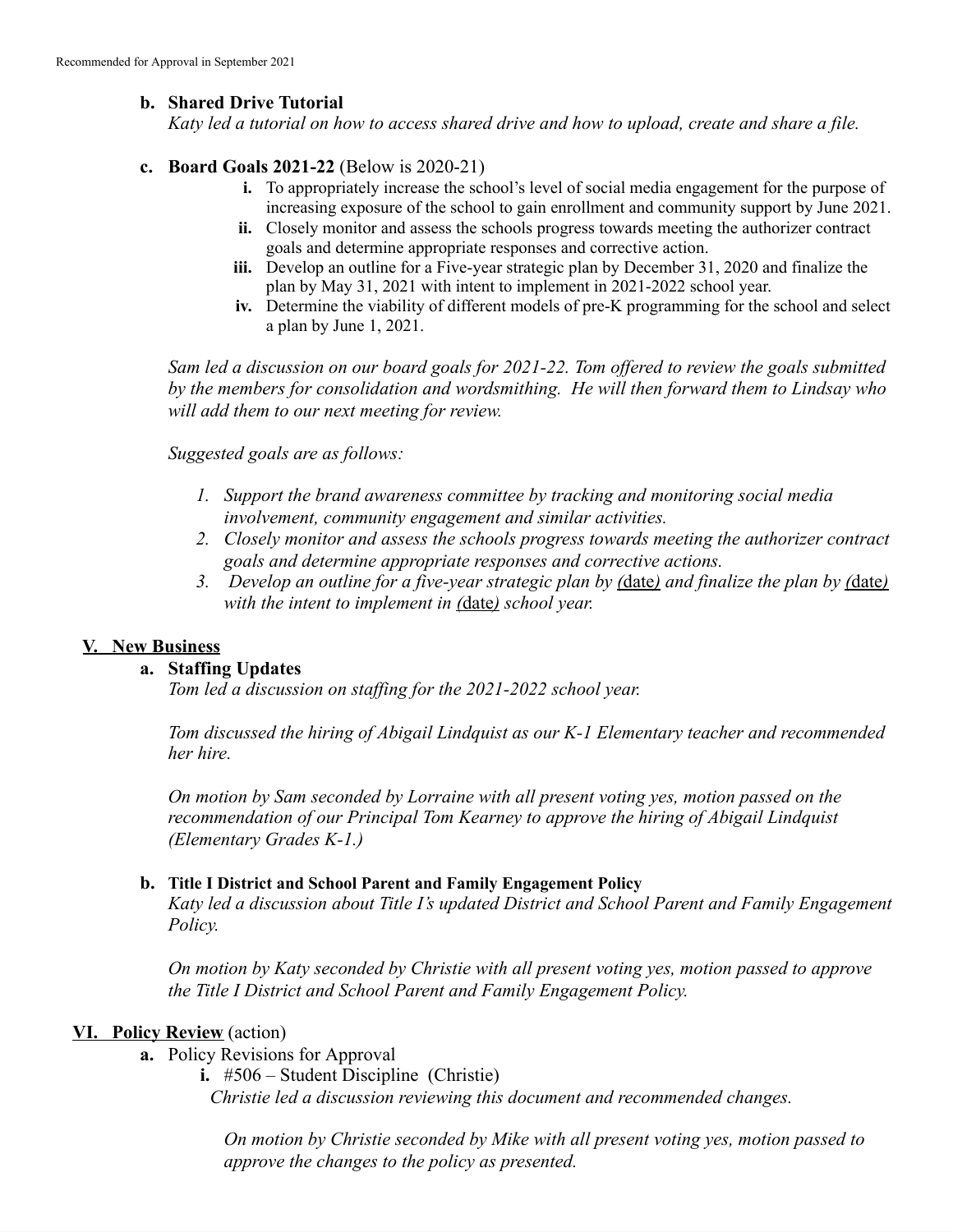- **b.** Policies for September
	- **i.** #406- Public and Private Personnel Data
	- *Lorraine led a discussion on this policy. Sam agreed to review this policy.*
	- **ii.** #520- Student Surveys
	- *Lorraine led a discussion on this policy. Christie agreed to review this policy.*
	- **iii.** #524- Internet Acceptable Use and Safety
		- *Lorraine led a discussion on this policy. Jen agreed to review this policy.*

## **VII. Administrator's Report**

*Tom Kearney gave a report on the state of the school including the following:*

- *● Student Statistics: We currently have 110 students enrolled with a budget of 116. He is anticipating more students enrolling based on current interviews. We may start the year at or above budget. Meetings to enrollments: approximately 8/10 families enroll.*
- *● Online permission: conditional approval to do entirely online opportunities, only previously enrolled students. Not available to all students. Application/request to determine opportunity*
- *● Staffing:Joey Dokken- Art Teacher, Angie Bohnert- Special Education Teacher, Abby Lindquist-K-1 Elementary Teacher*
- *● Building: Weekly cleaning, no boiler attendant, seal coated the parking lot*
- *● Technology:*
	- *o Promethean board to replace and improve upon SmartBoards - Teachers won't need a laptop. Chromebooks interface better*
	- *o Increased Chromebook inventory for students (instead of insurance)*
	- *o Laptop inventory for teachers (MNCFS)*
	- *o New Laptops for Admin to support high frequency usage*
	- *o Renewed copier contract so that they work with Chromebooks*
	- *o Wifi access points in every classroom*
- *● Common Migration: Azure is up and running. No more common. Google Drive is the main file storage*
- *● Covid Update: No official mask mandate. Families can decide individually whether they want students to wear masks. Students will have to wear masks on the buses. Contact tracing will be done by the school, not the buses. Families will be informed, they will not need to be quarantined. Staff conversation about the possibilities of online learning. What will work for our teachers and school as a whole? Stillwater is voting on masks pre-k through 8th grade on the 26th of August.*
	- *o There was a discussion about the usage of technology/Chromebooks in distance-learning situations.*
	- *o We will need to look into the constantly changing rules around quarantine contact tracing.*
- *● Staff presentations to the Board: A template was created for teachers to present about their programing. Presentations could be given as a department or individual.*
- *● Donations: Remind families about Amazon Smile to support our school. Give MN is coming up in November. We should promote this for our families and throughout our social media.*

# **VIII. Receive Donations**

*On behalf of the NHS School Board President Sam Taylor thanked the following contributors:*

*● There were no donations this month.*

# **IX. Other** (not to exceed 5 minutes)

*Board Chair Sam Taylor invited those present for input on non-agenda items. No new items discussed.*